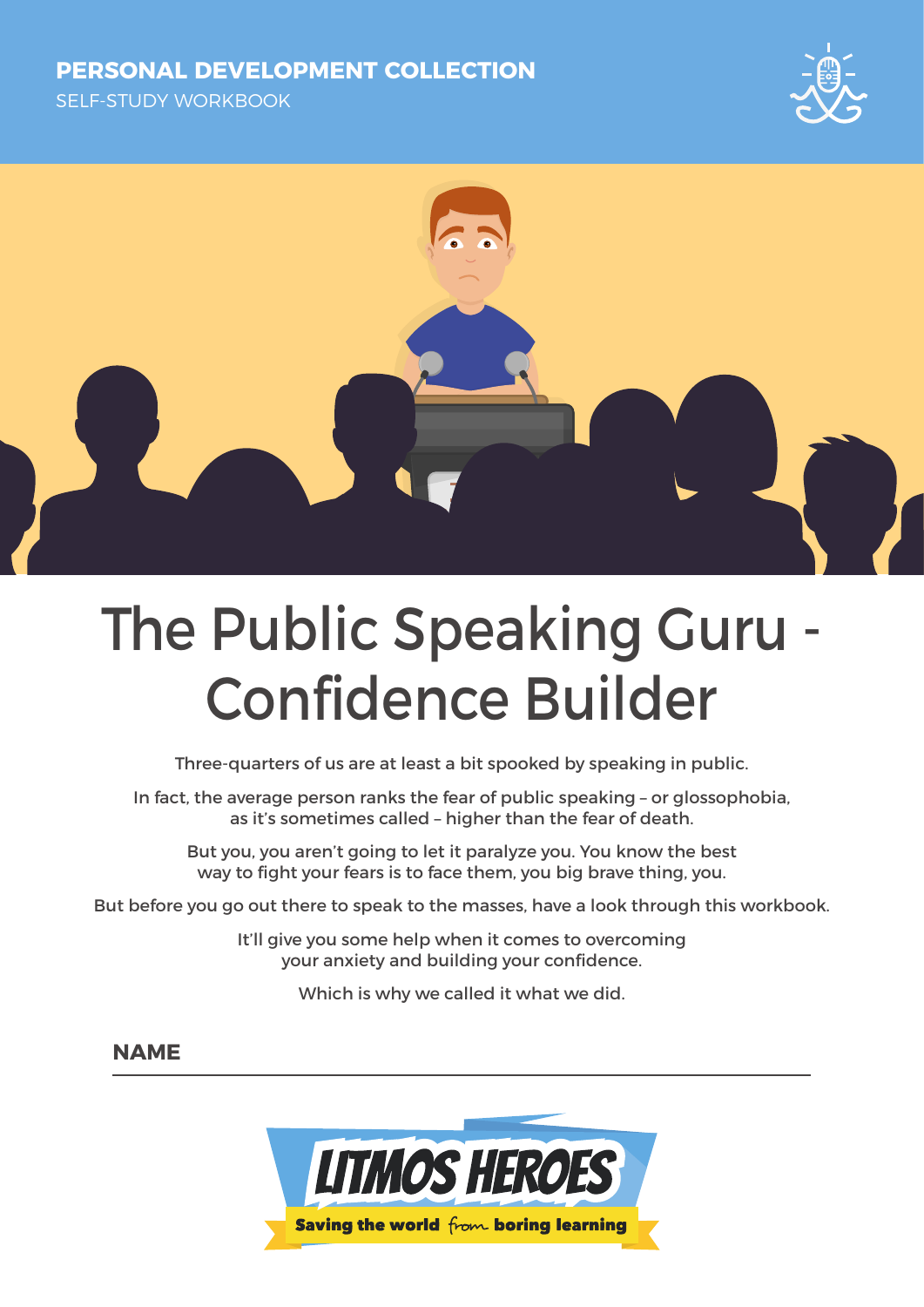### **PERSONAL DEVELOPMENT COLLECTION** SELF-STUDY WORKBOOK

This workbook is best used a good while before you're due up on stage.

Its role is to give you information. It's your job to put it into practice.

Practice being the key word.

Not that you can't keep referring back to the workbook throughout the process of writing and rehearsing, but it's good to get the key info ASAP.

There's nice "takeaway" sections with easily digestible critical info, and question sections to help the learning stick.

The workbook complements our other learning material, like the infographic and video course, so feel free to read this alongside those.

#### **Who should use this workbook?**

- Anyone who has to make presentations for work
- Anyone with a big speech or presentation coming up
- Anyone who has to engage in public speaking generally

#### **Key Insights**

- Background on anxiety and stage fright
- How knowledge and preparation can allay your fears
- Tips and tricks to build confidence

# **how to use this workbook? Picture them in their underwear. Next.**

If anything, a semi-nude audience would make me more nervous!

So, what can you do to overcome the pre-presentation jitters?

- 
- 
- Well, there are two crucial elements to lessening your anxiety.
- And, annoyingly, they're both as obvious and ordinary as you'd expect.

- 
- 
- 
- 
- 

KNOWLEDGE and PRACTICE.

Doesn't make them any less important.

Let's look at what they mean:

#### **KNOWLEDGE**

We fear the unknown. Makes sense then that by minimizing the unknown, through knowledge, we minimize fear.

That means you need to know as much as you can about your material.

That's both the subject matter, and your presentation itself.

We're not saying you should remember your presentation word-for-word (in fact, it's better not to, as it can make you sound robotic).

But you should be in a position to comfortably answer any realistic question about your material that you could be asked.

The more confident you are with your topic, the more confident you'll feel giving your speech.

#### **PRACTICE**

What does practice make?

Exactly.

Rehearse your presentation to yourself. While you do, pay attention to:

- Your facial expressions
- Your gestures
- Your body movements
- How welcoming you appear

Having an idea of how you appear to the audience means there's less you don't know. And what do we fear? The unknown. So knowing this = less fear. Simple.

Then, once you're happy with your performance to yourself, practice your presentation in front of family and friends.

It's always easier performing in front of people you know than strangers. Plus, even though, realistically, there's no big difference between talking to a small audience than a large one, it can feel like there is.

Practising in a safe environment can help you feel more confident when you get to the real thing.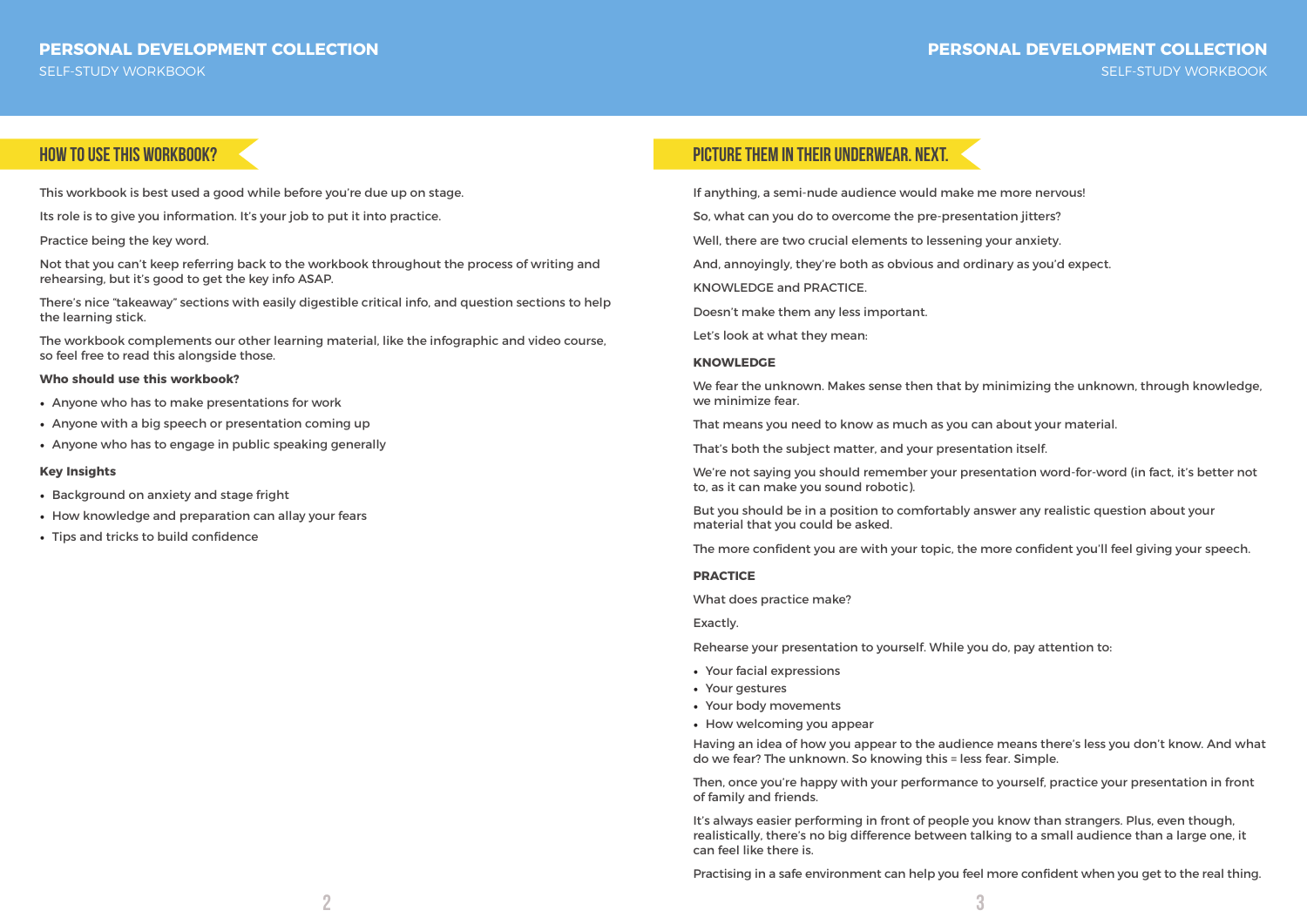#### **PERSONAL DEVELOPMENT COLLECTION** SELF-STUDY WORKBOOK

### **takeaway**

Knowledge and practice are the cornerstones of reducing presentation anxiety. There's little substitute for them.

Takes time, but learn your stuff inside out and then rehearse, rehearse, rehearse.

## **Confidence Building Tips and Tricks**

Researchers have argued that while specific self-confidence is a state of mind, general selfconfidence is a personality trait.

That means everyone's idea of confidence, and what it takes to get them there, is as individual as you are.

With that in mind, there are thousands of little hacks you can do to help yourself feel less nervous when giving speeches. Some'll work better than others. Try some of these, try 'em all, mix'n'match, see what works for you.

- Learn what you sound like. Record your voice on tape or video. Play it back to yourself, and get used to it (yes, we know it's weird). Besides being able to take notes on how you could improve, it'll stop you worrying about how you sound.
- Breathe. Yes, we know you breathe all the friggin' time, but think about it: when you're nervous, what happens to your breathing? It goes crazy. And with shallower breaths, you feel more panicked. So focus on your breathing when you practise and during your speech. It gives your voice more resonance, keeps you from rushing, and helps you relax. Vice versa, the more you rush, the faster you breathe, so take it slow.
- Visualize positive outcomes of your speech. Sounds a little new-agey, but it can help to keep you calm, which in turn, can help you achieve the positive outcome. Self-fulfilling prophesy, I think they call that.
- If you get a chance to meet the audience before the event, speak to them. Make friends. Especially if you can talk to people sitting in the front few rows. That way, you can look out for them during the presentation, make a bit of eye contact. By doing so you'll feel more confident, as well as establishing a greater connection with your audience.
- Why not take some public speaking classes? There are not-for-profit outfits like Toastmasters that help people get over their fears by helping people practise. You could also try getting a tutor, coach or mentor.
- Try a little light exercise before you deliver your speech. Nothing too strenuous don't throw your back out. A quick walk or some light knee bends will get your blood flowing, which helps oxygen getting to your brain, and your brain is the main bit you'll be using during your presentation.
- Stay hydrated! Sipping warm or room-temperature water helps lubricate your throat. A few drops of lemon can also help. Take water up with you if needs be. However, avoid hot, fizzy and thick drinks, which can dry you out and make you mucousy.

What's more, you can use this as an opportunity to get some useful audience feedback. Take any comments and use them to improve your presentation.

# **takeaway**

There are many different actions and rituals people use to avoid stage fright. Even if it is all in the mind, the physiological response is very real.

Try out however many tips you need to find the balance that's right for you.